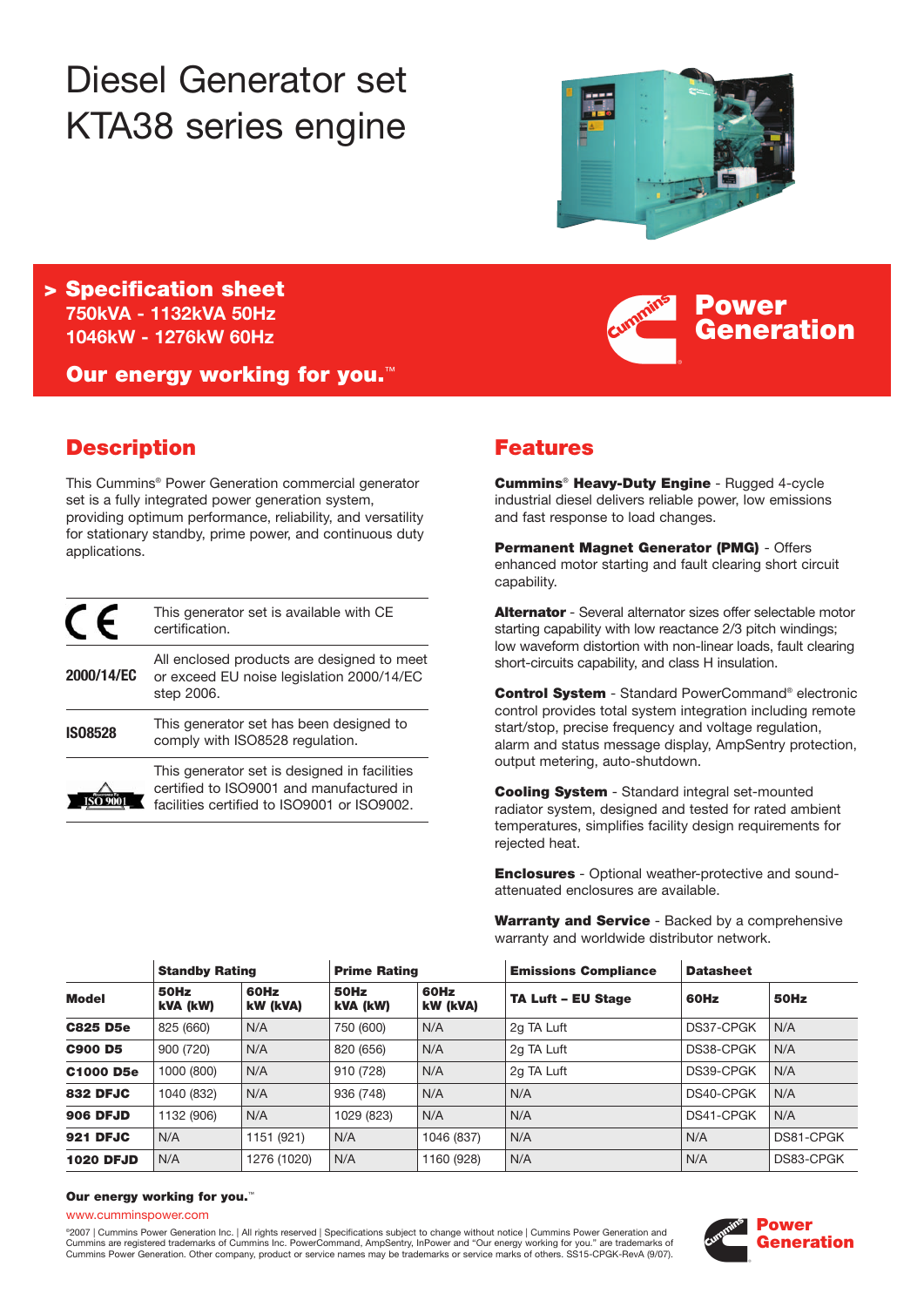# **Generator Set Specifications**

| Governor Regulation Class                | ISO8528 G2                        |
|------------------------------------------|-----------------------------------|
| Voltage Regulation, No Load to Full Load | $±1\%$                            |
| Random Voltage Variation                 | $±1\%$                            |
| <b>Frequency Requiation</b>              | Isochronous                       |
| Random Frequency Variation               | ±0.25%                            |
| <b>EMC Compatibility</b>                 | BS EN 61000-6-4 / BS EN 61000-6-2 |

# **Engine Specifications**

| Design                             | 4 cycle, in line, turbo Charged and after-cooled                          |  |  |
|------------------------------------|---------------------------------------------------------------------------|--|--|
| Bore                               | 159mm (6.25in.)                                                           |  |  |
| <b>Stroke</b>                      | 159mm (6.25in.)                                                           |  |  |
| Displacement                       | 38 liter (2300in.3)                                                       |  |  |
| <b>Cylinder Block</b>              | Twelve-cylinder vee formation, direct injection, four-cycle diesel engine |  |  |
| <b>Battery Capacity</b>            | 890 amps at ambient temperature 32°F (0°C)                                |  |  |
| <b>Battery Charging Alternator</b> | 55 amps                                                                   |  |  |
| <b>Starting Voltage</b>            | 24-volt, negative ground                                                  |  |  |
| Fuel System                        | Direct injection                                                          |  |  |
| <b>Fuel Filter</b>                 | Dual spin on paper element fuel filters with standard water separator.    |  |  |
| Air Cleaner Type                   | Dry replaceable element                                                   |  |  |
| Lube Oil Filter Type(s)            | Spin-on paper element full flow and bypass lube oil filters.              |  |  |
| <b>Standard Cooling System</b>     | 122°F (50°C) ambient radiator                                             |  |  |

# **Alternator Specifications**

| Design                                | Brushless, 4 pole, drip proof revolving field                |  |  |
|---------------------------------------|--------------------------------------------------------------|--|--|
| Stator                                | 2/3 pitch                                                    |  |  |
| Rotor                                 | Direct coupled by flexible disc                              |  |  |
| <b>Insulation System</b>              | Class H                                                      |  |  |
| <b>Standard Temperature Rise</b>      | 150°C Standby                                                |  |  |
| <b>Exciter Type</b>                   | PMG (Permanent Magnet Generator)                             |  |  |
| <b>Phase Rotation</b>                 | A(U), B(V), C(W)                                             |  |  |
| <b>Alternator Cooling</b>             | Direct drive centrifugal blower fan                          |  |  |
| AC Waveform Total Harmonic Distortion | No load $<$ 1.5%. Non distorting balanced linear load $<$ 5% |  |  |
| Telephone Influence Factor (TIF)      | <50 per NEMA MG1-22.43                                       |  |  |
| Telephone Harmonic Factor (THF)       | $<$ 3%                                                       |  |  |

## **Available Voltages**

| 50Hz Line - Neutral / Line - Line |           |                 | 60Hz Line – Neutral / Line – Line |                   |  |
|-----------------------------------|-----------|-----------------|-----------------------------------|-------------------|--|
| • 110/190                         | ● 220/380 | • 110/190       | • 139/240                         | • 255/440         |  |
| • 115/200                         | •230/400  | • 115/200       | •220/380                          | • 277/480         |  |
| • 120/208                         | • 240/416 | • 120/208       | •230/380                          | $\bullet$ 347/600 |  |
| $\bullet$ 127/220                 | • 255/440 | $\cdot$ 127/220 | • 240/416                         |                   |  |

#### **Generator Set Options**

#### **Engine**

- Heavy Duty air filter
- Water jacket heater 220/240 v

### **Cooling**

- Antifreeze 50/50 (Ethylene glycol)
- **Enclosure**
- High-Cube 40ft Container

# **Alternator**

• Alternator heater

#### **Control Panel**

- 3 pole Main Circuit Breaker
- 4 pole Main Circuit Breaker

#### **Warranty**

- 5 years for Standby application
- 2 years for Prime application

#### **Silencer**

- 9 dB attenuation critical silencer
- 25 dB residential delivered loose

\*Note: Some options may not be available on all models – consult factory for availability.

#### **Our energy working for you.**™

#### www.cumminspower.com

°2007 | Cummins Power Generation Inc. | All rights reserved | Specifications subject to change without notice | Cummins Power Generation and<br>Cummins are registered trademarks of Cummins Inc. PowerCommand, AmpSentry, InPow

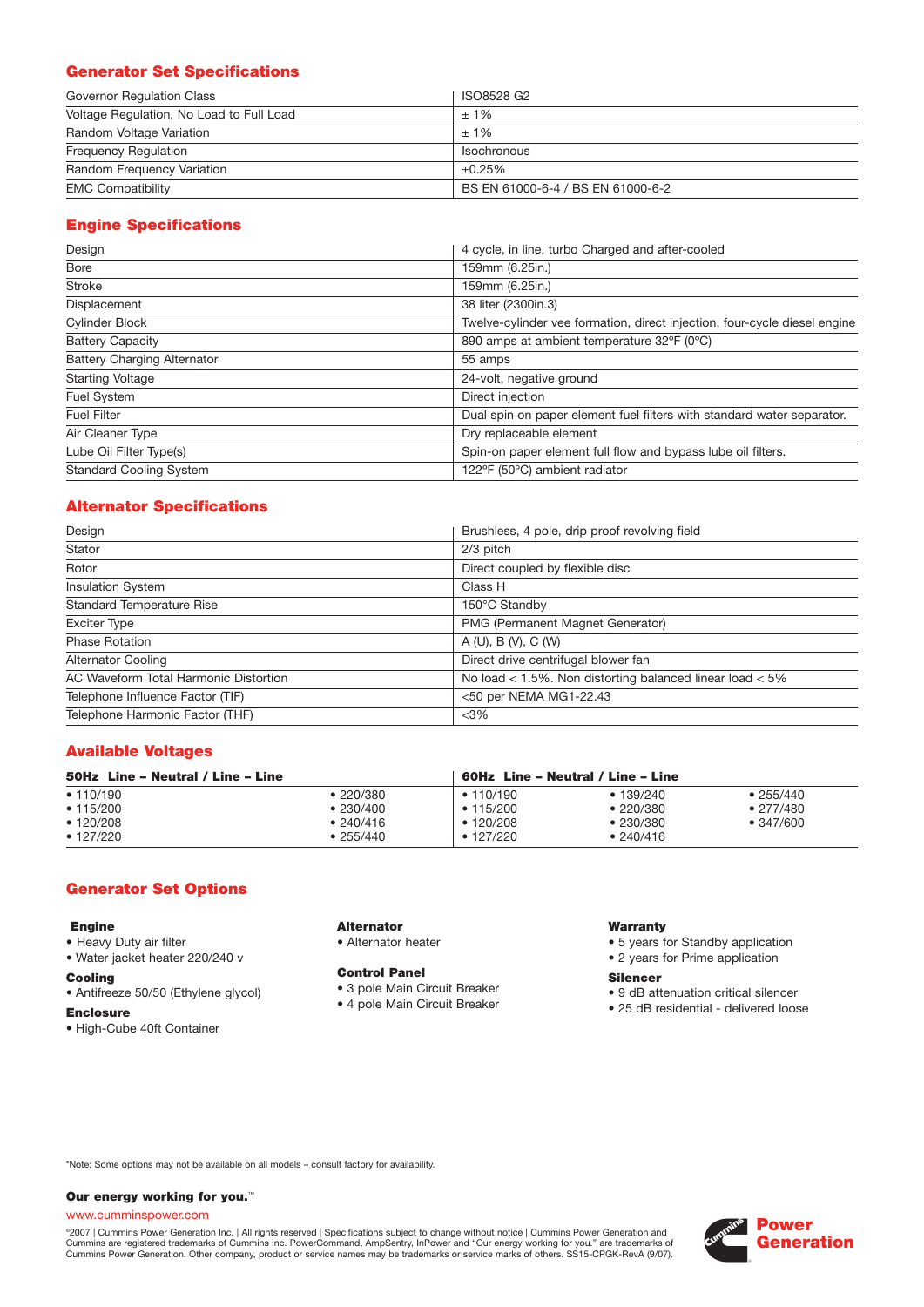# **Control System – PCC3100**

The PowerCommand™ 3100 Control is a microprocessor-based generator set monitoring, and control system. The control provides an operator interface to the genset, digital voltage regulation, digital governing and generator set protective functions.

The PowerCommand™ 3100 generator set control is suitable for use on a wide range of generator sets in nonparalleling and paralleling applications.

The PowerCommand™ Control can be configured for any frequency, voltage and power connection configuration from 120 to13,800 VAC for for 50Hz or 60Hz operation.

Power for the control is derived from the generator set starting batteries. The control functions over a voltage range from 8VDC to 35VDC.

#### **Major Features**

- Digital Governing and Voltage Regulation, including digital overcurrent fault regulation.
- Digital Voltage Regulation with 3-phase sensing.
- AmpSentry™ Protection for true alternator overcurrent protection.
- Analog and Digital AC Output Metering.
- Battery Monitoring System to sense and warn against a weak battery condition.
- Digital Alarm and Status Message Display.
- Generator set Monitoring: Displays status of all critical engine and alternator generator set functions.
- Smart Starting Control System: Integrated fuel ramping to limit black smoke and frequency overshoot.
- Advanced Serviceability using InPower™, a PC-based software service tool.

#### **Control System**

Includes all functions to locally or remotely start and stop, and protect the generator set.

#### **Control Switch - RUN/OFF/AUTO**

OFF Mode - the generator set is shut down and cannot be started

RUN mode the generator set will execute its start sequence

AUTO mode, the generator set can be started with a start signal from a remote device

#### **LED Indicating Lamps** – includes LED indicating

lamps for the following functions: Not-in-auto mode Common wiring Shutdown Phase and scale indication Fault reset switch. Allows the opperator to reset the control after warning or shutdown Emergency stop switch - imediately shuts down the generator set operation

## **Base Engine Protection**

Overspeed shutdown Low Oil Pressure Warning / Shutdown High Engine Temperature Warning / Shutdown Underspeed / Sensor Fail Shutdown Fail to Start / Fail to Crank Low / high battery voltage

#### **Options**

Integrated PowerCommand Digital Paralleling Controls Key Type Mode Selector Switch Exhaust Temperature Monitoring PowerCommand Network Refer to the PowerCommand Controls Technical Bulletin (S1025C-Non-Paralleling / S1005c-Paralleling)



#### **Our energy working for you.**™

www.cumminspower.com

©2007 | Cummins Power Generation Inc. | All rights reserved | Specifications subject to change without notice | Cummins Power Generation and Cummins are registered trademarks of Cummins Inc. PowerCommand, AmpSentry, InPower and "Our energy working for you." are trademarks of Cummins Power Generation. Other company, product or service names may be trademarks or service marks of others. SS15-CPGK-RevA (9/07).